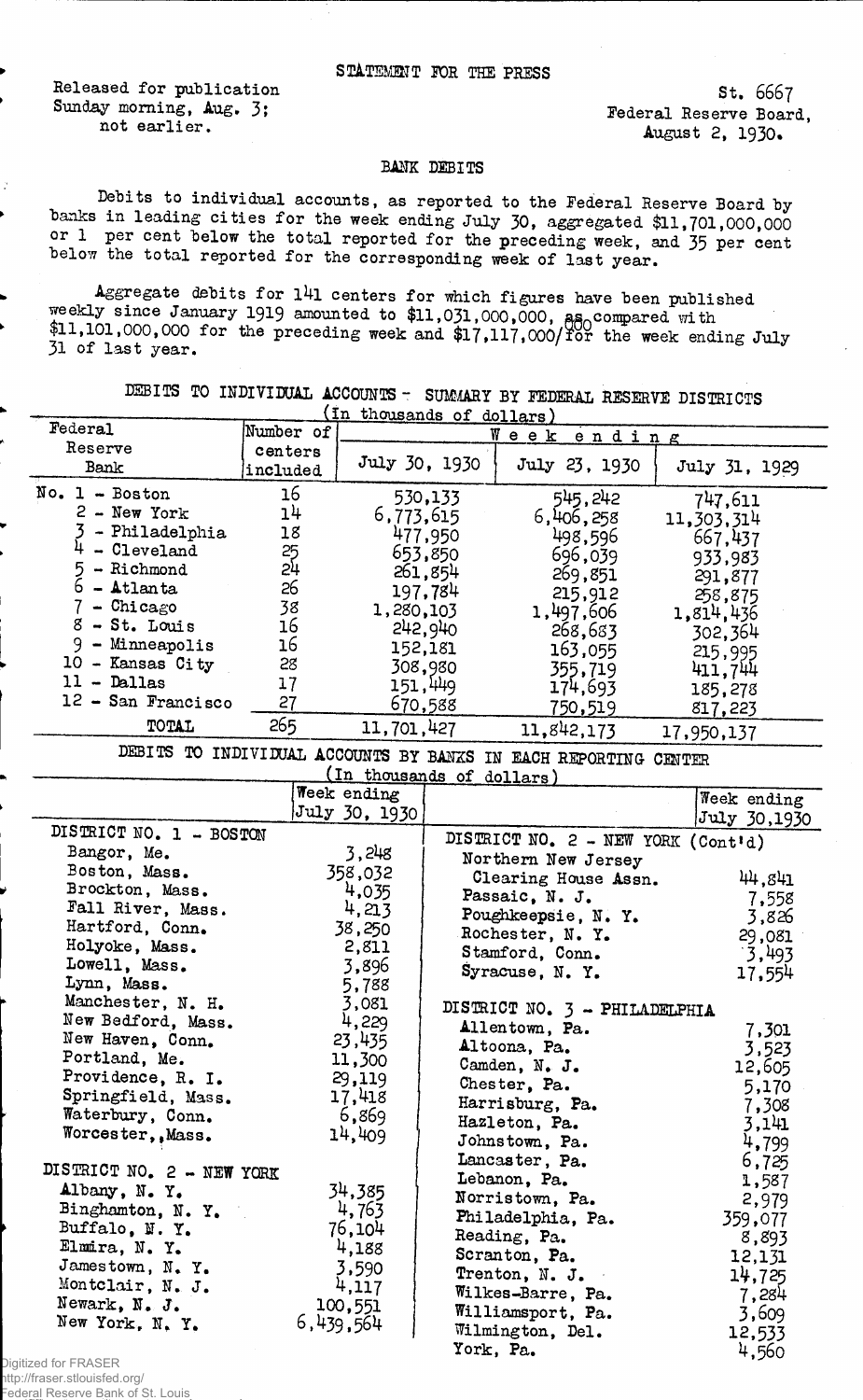|  | DEBITS TO INDIVIDUAL ACCOUNTS BY BANKS IN EACH REPORTING CENTER |  |  |  |  |
|--|-----------------------------------------------------------------|--|--|--|--|
|  |                                                                 |  |  |  |  |

 $\ddot{\phantom{0}}$ 

- 2

l.

|                            |                 | THE AT DOWN TO DE DEVELOP IN THE LATER CELLING CENTER<br>(In thousands of dollars) |                                     |
|----------------------------|-----------------|------------------------------------------------------------------------------------|-------------------------------------|
|                            | Week ending     |                                                                                    | <u>st. 6667a </u>                   |
|                            | July 30,1930    |                                                                                    | Week ending<br>July 30,1930         |
| DISTRICT NO. 4 - CLEVELAND |                 |                                                                                    |                                     |
| Akron, Ohio                | 18,371          | DISTRICT NO. $6 - \text{ATLANTA} (\text{Contid})$                                  |                                     |
| Butler, Pa.                | 2,247           | Elberton, Ga.                                                                      | 121                                 |
| Canton, Ohio               | 7,781           | Hattiesburg, Miss.                                                                 | 985                                 |
| Cincinnati, Ohio           | 72,925          | Jackson, Miss.                                                                     | 3,827                               |
| Cleveland, Ohio            | 166,289         | Jacksonville, Fla.                                                                 | 11,954                              |
| Columbus, Ohio             | 36,844          | Knoxville, Tenn.                                                                   | 6,820                               |
| Dayton, Ohio               | 18,850          | Macon, Ga.                                                                         | 3,772                               |
| Erie, Pa.                  | 8,464           | Meridian, Miss.                                                                    | 2,437                               |
| Franklin, Pa.              | 824             | Miami, Fla.                                                                        | 3,516                               |
| Greensburg, Pa.            | 4,381           | Mobile, Fla.                                                                       | 6,738                               |
| Hamilton, Ohio             | 2,758           | Montgomery, Ala.                                                                   | 3,187                               |
| Homestead, Pa.             | 893             | Nashville, Tenn.                                                                   | 18,635                              |
| Lexington, Ky.             | 3,968           | Newman, Ga.                                                                        | 322                                 |
| Lima, Ohio                 | 2,437           | New Orleans, La.                                                                   | 52,949                              |
| Lorain, Ohio               | 1,215           | Pensacola, Fla.                                                                    | 1,291                               |
| Middletown, Ohio           |                 | Savannah, Ga.                                                                      | 7,354                               |
| Oil City, Pa.              | 2,195<br>3,359  | Tampa, Fla.                                                                        | 4,672                               |
| Pittsburgh, Pa.            | 226,339         | Valdosta, Ga.                                                                      | 815                                 |
| Springfield, Ohio          | 5,058           | Vicksburg, Miss.                                                                   | 1,030                               |
| Steubenville, Ohio         | 2,269           |                                                                                    |                                     |
| Toledo, Ohio               |                 | DISTRICT NO. 7 - CHICAGO                                                           |                                     |
| Warren, Ohio               | 37,908<br>2,904 | Adrian, Mich.                                                                      | 738                                 |
| Wheeling, W. Va.           | 9,138           | Aurora, Ill.                                                                       | 2,742                               |
| Youngstown, Ohio           | 14,646          | Battle Creek, Mich.                                                                | 5,128                               |
| Zanesville, Ohio           |                 | Bay City, Mich.                                                                    | 2,151                               |
|                            | 1,787           | Bloomington, Ill.                                                                  | 2,780                               |
| DISTRICT NO. 5 - RICHMOND  |                 | Cedar Rapids, Ia.                                                                  | 8,736                               |
| Asheville, N. C.           | 4,527           | Champaign-Urbana, Ill.                                                             | 2,399                               |
| Baltimore, Md.             | 93,983          | Chicago, Ill.                                                                      | 795,669                             |
| Charleston, S. C.          | 4,896           | Danville, Ill.                                                                     | 2,597                               |
| Charleston, W. Va.         | 8,477           | Davenport, Ia.                                                                     | 9,232                               |
| Charlotte, N. C.           | 7,654           | Decatur, Ill.                                                                      | 4,196                               |
| Columbia, S. C.            | 3,423           | Des Moines, Iowa                                                                   | 16,742                              |
| Cumberland, Md.            | 1,925           | Detroit, Mich.                                                                     | 198,201                             |
| Danville, Va.              | 1,407           | Dubuque, Iowa                                                                      | 3,056                               |
| Durham, N. C.              | 5,186           | Flint, Mich.<br>Fort Wayne, Ind.                                                   | 6,671                               |
| Greensboro, N. C.          | 3,729           |                                                                                    | 8,531                               |
| Greenville, S. C.          | 2,711           | Gary, Ind.                                                                         | 4,961                               |
| Hagerstown, Md.            | 2,289           | Grand Rapids, Mich.<br>Green Bay, Wis.                                             | 15,580<br>3,254                     |
| Huntington, W. Va.         | 4,001           | Hammond, Ind.                                                                      |                                     |
| Lynchburg, Va.             | 3,490           | Indianapolis, Ind.                                                                 | 3,755<br>36,106                     |
| Newport News, Va.          | 2,587           | Jackson, Mich.                                                                     | 8,563                               |
| Norfolk, Va.               | 12,935          | Kalamazoo, Mich.                                                                   | 4,765                               |
| Portsmouth, Va.            | 1,023           | Lansing, Mich.                                                                     | 5,518                               |
| Raleigh, N. C.             | 6,198           | Milwaukee, Wis.                                                                    | 55,999                              |
| Richmond, Va.              | 26,872          | Moline, Ill.                                                                       | 2,215                               |
| Roanoke, Va.               | 5,571           | Muscatine, Ia.                                                                     | 1,335                               |
| Spartanburg, S. C.         | 1,861           | Oshkosh, Wis.                                                                      | 2,885                               |
| Washington, D. C.          | 48,831          | Peoria, Ill.                                                                       | 12,277                              |
| Wilmington, N. C.          | 2,398           | Rockford, Ill.                                                                     | 5,753                               |
| Winston-Salem, N. C.       | 5,880           | Saginaw, Mich.                                                                     | 4,892                               |
|                            |                 | Sheboygan, Wis.                                                                    | 3,428                               |
| DISTRICT NO. 6 - ATLANTA   |                 | Sioux City, Iowa                                                                   | 12,026                              |
| Albany, Ga.                | 556             | South Bend, Ind.                                                                   | 9.794                               |
| Atlanta, Ga.               | 28,075          | Springfield, Ill.                                                                  | 7,793<br>$\mathcal{L}^{\text{max}}$ |
| Augusta, Ga.               | 3,702           | Terre Haute, Ind.                                                                  | 3,988                               |
| Birmingham, Ala.           | 23,690          | Waterloo, Iowa                                                                     | 3,347                               |
| Brunswick, Ga.             | 513             | Mason City, Iowa                                                                   | 2,300                               |
| Chattanooga, Tenn.         | 8,343           |                                                                                    |                                     |
| Columbus, Ga.              | 2,068           |                                                                                    |                                     |
| Dothan, Alc.               | 412             |                                                                                    |                                     |

 $\sim$ 

 $\cdot$ 

Digitized for FRASER

J,

http://fraser.stlouisfed.org/ Federal Reserve Bank of St. Louis